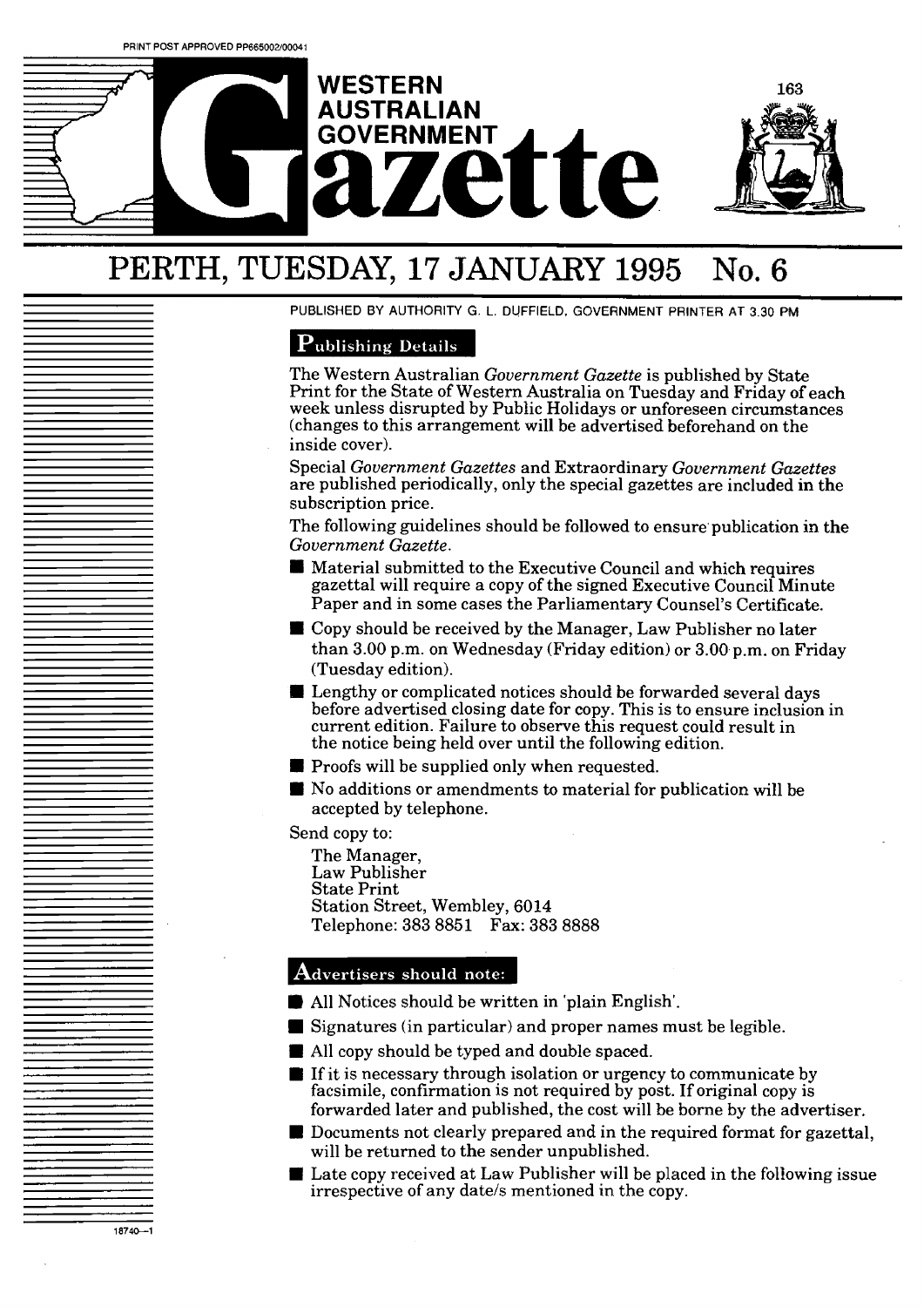## **IMPORTANT COPYRIGHT NOTICE**

O State of Western Australia

**This work** is copyright. **Apart** from any use as permitted under the Copyright *Act* 1968, **no part** may be reproduced by any process without written permission **from** the Government Printer, State Print. Inquiries should be directed to the **Manager,** Law Publisher, **P.O.**  Box **38,** Wembley, W.A. 6014.

## Advertising Rates and Payments

Effective from 1 July 1994.

Deceased Estate notices, (per estate)-\$15.50

Real Estate and Business Agents and Finance Brokers Licences, (per notice)-\$36.00

Other Public Notices Section articles \$36.00 (except items of an exceptionally large nature, then arrangements will be made for invoicing).

**All** other Notices

Per Column Centimetre-\$7.10

Bulk Notices-\$132.00 per page

Clients will be invoiced for advertising charges.

| (As from 1 July 1994)        |        |  |  |
|------------------------------|--------|--|--|
|                              |        |  |  |
|                              | 2.20   |  |  |
| Government Gazette-(Special) |        |  |  |
|                              | 2.20   |  |  |
|                              | 4.40   |  |  |
|                              | 12.60  |  |  |
|                              | 11.20  |  |  |
|                              | 195.00 |  |  |

## **IMPORTANT NOTICE I INIL ONELLY IVOITOLE**

Periodically notices are published indicating a variation in **1** normal publishing arrangements: **I <sup>f</sup>I** 

- **1** Easter or Christmas editions etc-these notices **appear 1**  approximately 4 weeks prior to any change.
- Extraordinary gazettes not circulated to all subscribers-**<sup>I</sup>**these notices appear in the following general edition of **1 I** the gazette. **I**

I I 1 **1** In all cases notices are published on page 2 and readers are **I** urged to check accordingly prior to contacting State Print. **I** 

**I 1** 

**G. L. DUFFIELD, Director.**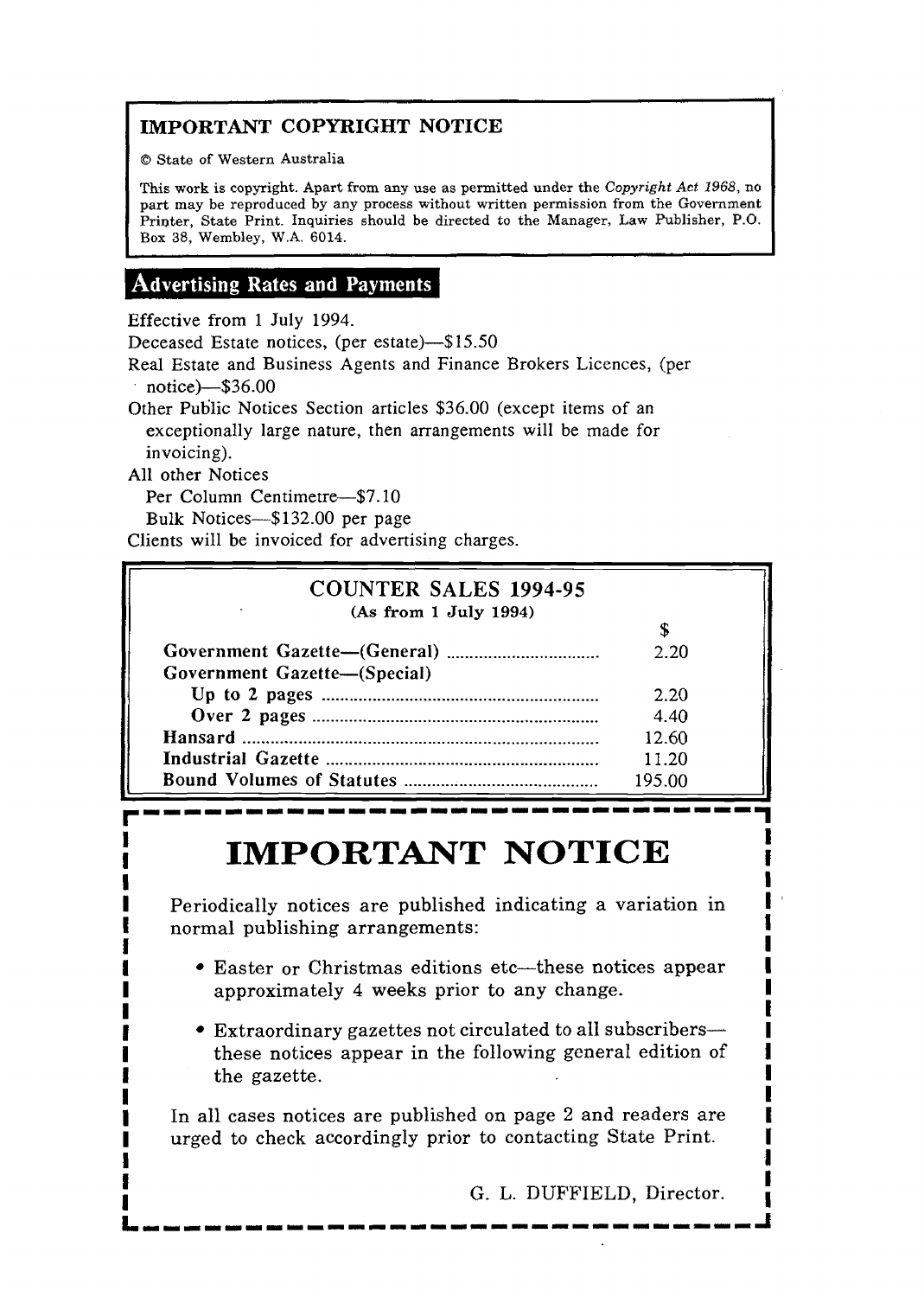#### JUSTICE

#### **m401**

#### CHARITABLE **COU,ECTIONS** ACT **1948**

I, Cheryl **Lynn** Edwardes, **being** the Minister **adminintering** the Charitable **Collections Act 1946,**  acting in the exercise of the **powers** conferred by subsection (3) of section 12 of that **Act,** do hereby give notice that I have revoked the licences of the organisations liated below-

- \* **Albany** Cottage Scheme Inc.
- Alcoholic Recovery and Rehabilitation Foundation of **Msndurah** Inc.
- Community For Restoration of Family Trust.
- Domus Mea Community Inc.
- Ex-prisoners of War Association of WA
- Florence Nightingale Committee **(WA** Branch).
- **Good** Neighbow Council of **VIA**
- Karratha Youth Support Service Inc.
- **The** Lady Gowrie Centre WAJ Inc.
- Orthopaedic **Research** & Education Foundation of Western Australia.
- Overuse Injury Association of Western Australia
- Prom Association (Inc).
- Star of the Sea Homes for the Aged Esperance
- West Australian Amateur Boxing Association (Inc.)
- The Western **Australian** Community Foundation
- Women For Women With Dependencies Inc.

Dated this 12th day of December 1996.

#### **CHERYL LYNN EDWARDES, Attorney General.**

#### **LAND ADMINISTRATION**

#### **LA401**

#### **LOCAL GOVERNMENT ACT 1960**

DECIAR&FION OF CLOSURE OF **STREETS** 

Made by the Minister for **Lands** Under Section 288A.

At the request of the local government nominated, the street described in the Schedule is now declared to be closed.

Schedule

Shire of Donnybrook-Balingup (DOLA File No. 1060/1994; Closure No. D772). *All* that portion of unnamed road shown bordered blue on Crown **Survey** Diagram 91897. Public Plan: Donnybrook N.E. (25).

> A. A. **SKINNER,** Chief **Executive.**  Department of Land Administration.

**LA402** 

File No. **MRWA** 41-144-D. **DOLA 21391988. Ex. CO** No. 2135.

#### **PUBLIC WORKS ACT 1902**

**LAND** RESUMPTION

#### ROAD WIDENING-BROOKTON **HIGHWAY**

NOTICE is hereby given, and it is hereby declared, that the said piece or parcel of land **deecribed**  in the Schedule hereto, being **all** in the **ARMADALE Dietrid has,** in pursuance of the **written**  approval and conaent of **His** Excellency the Governor, ading by and with the **advice** of the Ekecutive Council, dated the 21st day of December 1993, been set apart, taken or resumed for the purpose of the following public work, namely Road Widening--Brookton **Highway** (Armadale-Ravwthorpe Road)—City of Armadale.

And further notice is hereby given that the **said** piece or parcel of land so **set** apart, **taken, or**  resumed is marked off and more particularly described on the **Plan** specified in the Schedule, **wbich**  may be inspected at the **Main** Roads Western Australia, Waterloo Crescent, East Perth. The additional information contained in the Schedule after the **land** demiptions is to define localitp only and in no **way** derogates from the Transfer of Land Act description. And it is hereby directed **that**  the said lands shall **vest** in HER **MAJESTY** for an **estate** in fee simple in possession for the **public**  work herein expressed, freed **and** discharged from all **trusts,** mortgages, chargea, obligations, estates, interests, rights-of-way or other easements whatsoever.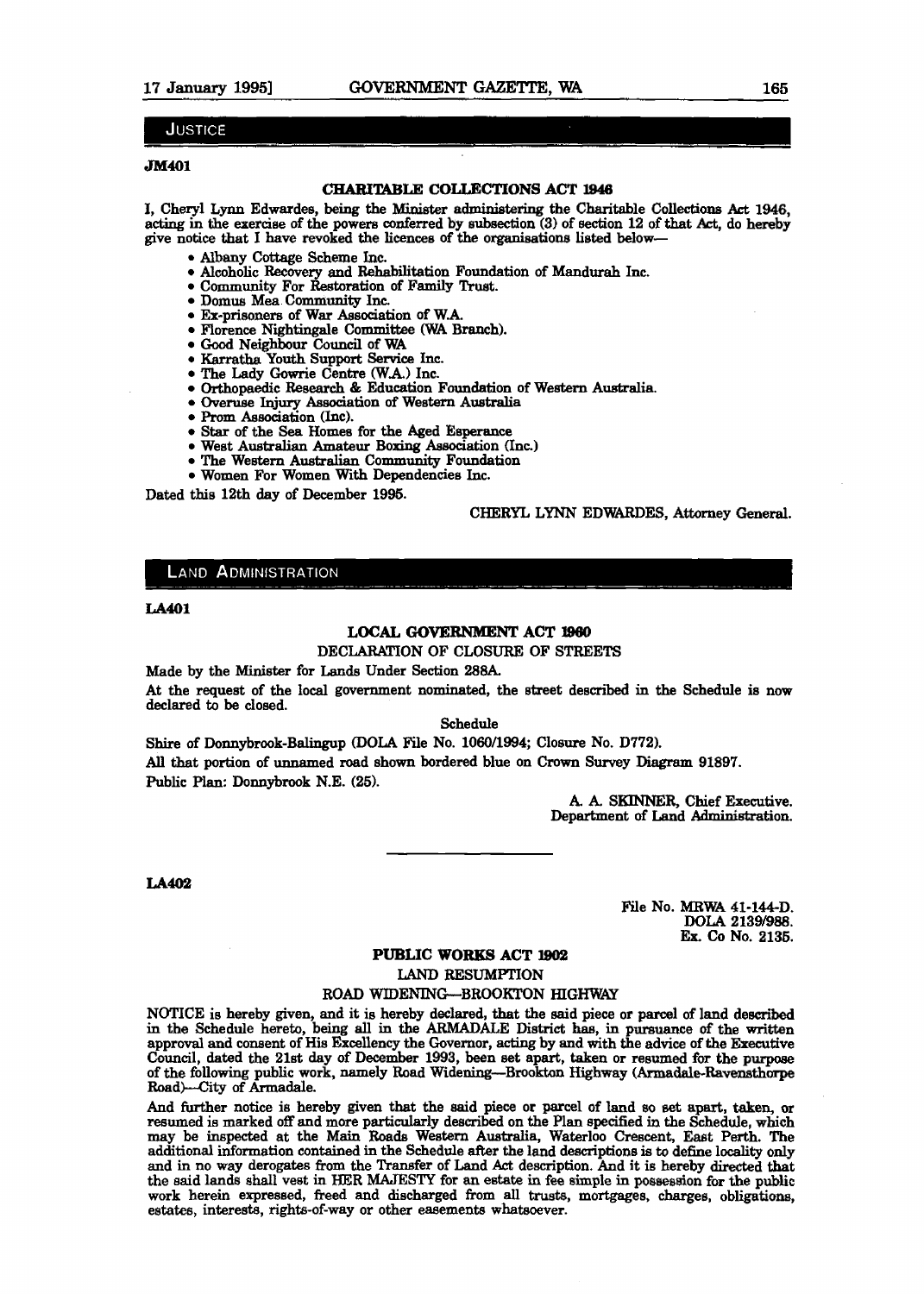#### **166 GOVERNhlENT GAZETTE, WA 117 January** 1995

|                |                                    | Schedule                                                                                          |                                                                                                                                                                  |                    |
|----------------|------------------------------------|---------------------------------------------------------------------------------------------------|------------------------------------------------------------------------------------------------------------------------------------------------------------------|--------------------|
| Plan MR<br>No. | Owner or Reputed<br>Owner          | Occupier or Reputed<br>Occupier                                                                   | Description                                                                                                                                                      | Area               |
| 93-33          | Nando CIVA and<br>Vilma Maria CIVA | Nando CIVA and<br>Vilma Maria CIVA<br>and Commissioner of<br>Main Roads vide Ca-<br>veat F610858. | Portion of Canning Location<br>160 now contained in Plan<br>19070 and being part of the<br>land comprised in Certifi-<br>cate of Title Volume 1860<br>Folio 452. | 3245m <sup>2</sup> |

Certified correct this 14th day of December 1993.

ERIC CHARLTON, Minister for Transport.

Dated this 21st day of December 1993.

MICHAEL JEFFERY, Governor in Executive Council.

#### **ROAD** DEDICATION

It is **hereby** notified that the Minister for **Lands** has approved, pursuant to Section 288 of the Government **Act,** the dedication as public street the roads in the various Municipalities as described in the abovementioned resumption notices.

By Order of the Minister for Lands.

**Dated thie 17th** day of **January** 1995.

**A. A. SKINNER,** Chief Executive.

#### **LA403**

#### LAND ACT 1933

#### DECLdlRNION THAT PART **1A DOES** NOT APPLY

**I** declare under Section 27H of the Land **Act** 1933 that Part **1A** of the **Am** does not apply **to** the following proposals affecting the land specified.

| <b>PROPOSAL</b>                                                                                          | LAND                                                                                                                                                                                                                             | <b>DOLA FILE</b>       |
|----------------------------------------------------------------------------------------------------------|----------------------------------------------------------------------------------------------------------------------------------------------------------------------------------------------------------------------------------|------------------------|
| Reservation for "Bird Sanctuary and<br>Park" with vesting in the City of<br>Gosnells (Mary Carroll Park) | Portion of Canning Location 16 and<br>being Lots $7-10$ (inclusive), 12, 20, 22,<br>505 and 506                                                                                                                                  | 2361/966               |
| Disposal—Section 8 of the Land Act                                                                       | Canning Location 3847 (Kelvin Road, 11195/907<br>Maddington)                                                                                                                                                                     |                        |
| Sale (Section 118CA)                                                                                     | Part Pedestrian Accessway at Page 1                                                                                                                                                                                              | 2432/993               |
| Sale (Section 118CA)                                                                                     | Reserve 32936                                                                                                                                                                                                                    | 1017/988               |
| Sale-Section 118A(3)                                                                                     | All those portions of Ducane Road now<br>comprised in Lot 59 and 60 of Boyanup<br>Agricultural Area Lot 255 as shown on<br>Department of Land Administration Of-<br>fice of Titles Diagram 78120 (Boyanup)<br>Agricultural Area) | 2006/990               |
| Sale-Section 118A(3)                                                                                     | All that portion of unnamed road bor-<br>dered blue on Crown Survey Diagram<br>91897 (off Road No. 1104)                                                                                                                         | $01060 - 1994$<br>01RO |
| Reservation for Schoolsite with vesting                                                                  | Part Reserve 41647                                                                                                                                                                                                               | 3041/990               |

in the Minister for Education and power **to** lease for 21 yeare.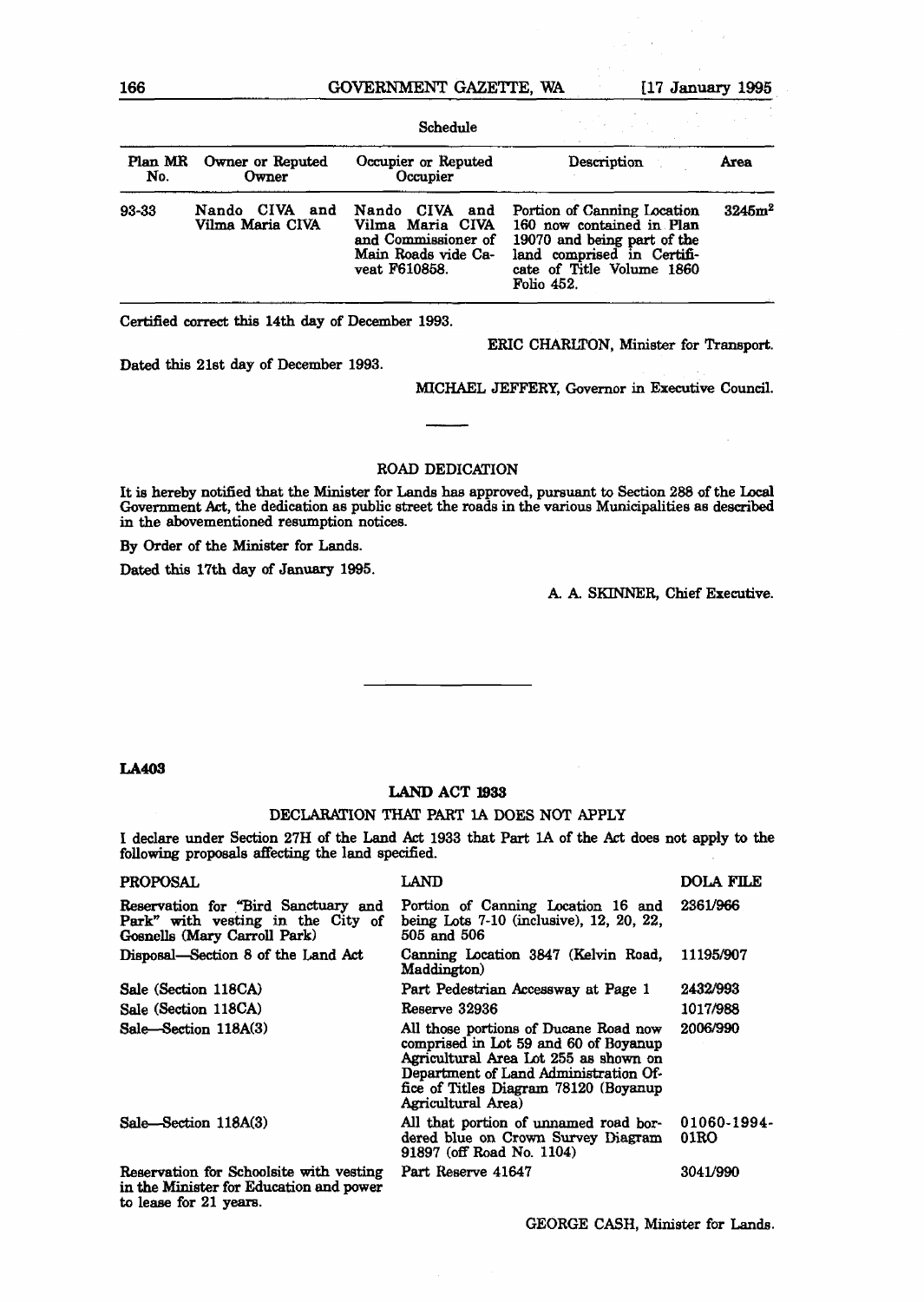#### **LA701**

## **LAND** ACT **lSSS**

#### RESERVATION NOTICES

Made by His Excellency the Governor under Section 29.

The Grown **Lands** described below have **been** set apart as public reaervee.

**DOLA** File 4981981.

Reserve No. 43237 comprising Ravenstharpe I& 809 with an **area** of **1442 square metres on Land**  ation **Diagram** 91939 for the designated purpose of "Ambulance Depot **Site".**  Public Plan: CD30 (2) 29.01. Local Authority-Shire of Ravensthorpe.

G A. SKINNER, **Chief** Executive.

#### LB401

#### **LOCAL GOVERNMENT ACT 1960**

DECLARATION OF **PUBLIC** STREETS

Orders of the Minister for **Lands** 

Made under Section 288

At the request of the local governments nominated, the portions **of** land specified in the Schedule are now declared to be absolutely dedicated **as** a public **atreeta** 

#### Schedule

- 1. Shire of Esperance (DOLA File No. 1041/993). Road No. 18738 (Fowlie Hill Road). **AU** that portion of vacant Crown land delineated in black and coloured brown on DOLA **Miscellaneous** Plan 439. Public Plan: Florabell Hill (50).
- 2. Shire of **Waroona** (DOLA F'ile No. 14391994). Road No. 18693 (Bremner Road) (Extension). A strip of land delineated and coloured **mid-brown**  on **DOLA** Crown Survey Diagram 92005. Public Plan: Hamel S.W. (25).

A. A. SKINNER, Chief Executive, Department of Land Adminietration.

#### **LOCAL GOVERNMENT**

**LG101** 

#### **PRINTERS CORRECTION LOCAL GOVERNMENT ACT 1980**

*Shire of &llerbemn* 

Road Closure

An error occurred in the notice published under the above heading on page 7105 of *Government* **Gazette** No. 182 dated 23 December 1994 and **is corrected as** follows.

On line 2 delete "as per section 28A of the Local Government Act" and insert "as per section **288A** of the Local Government **Act** ".

**LG401** 

#### **LOCAL GOVERNMENT ACT 1960**

*lbwn of Kwinana* 

Appointment of **'lbmporarg** Ranger

Pursuant to section 449 of the Local Government Act 1960, it is hereby notified for public information that Rodney William de **San Miguel lms been** appointed **as** a temporary Ranger **for** this Municipality km 18 **January** 1995 **until fivtber** notice.

As such he will be an Authorised Officer and a Registration Officer in respect of the Dog Act and other Acts, Regulations and By-laws **as** appropriate.

R. L. THOMPSON, Acting Chief **Executive Officer.**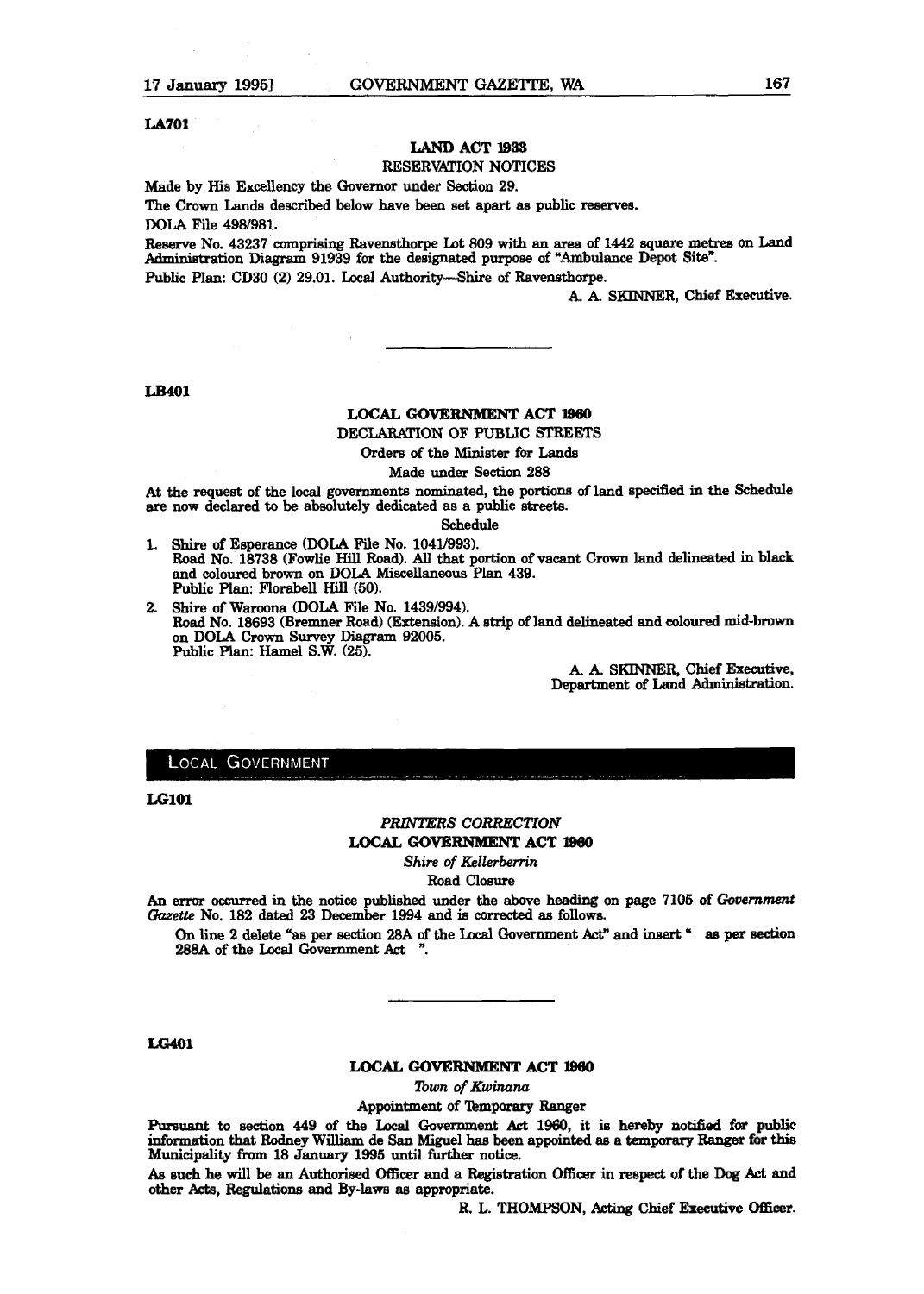#### **PARLIAMENT**

#### **FA401**

#### **PARLIAMENT** OF WESTERN AUSTRAUA

**Bills** Assented 'Ib

It **is** hereby notified for public information that **Hie** Excellency the kernor has **Assented** in **the name and** on **behalf** of Her **Majegty** the **Queen,** on the dates shown, to the undermentioned Bills passed by the Legislative Council and the Legislative Assembly during the Second Session of the Thirty-Fourth **Parliament.** 

Short Title of Bill; Date of Assent; **Act** No.

**North West Gas** Development (Woodside) Agreement Amendment Bill 1994; 30 December 1994; 96 of 1994.

State Supply Commission Amendment Bill (No. 2) 1994; 30 December 1994; 97 of 1994.

**Daiq** Industry Amendment Bill 1994, 5 **January** 1995; 96 **of** 1994.

Pawnbrokers **and Second-hand** Dealers Bill 1994; 5 **Jmuary** 1996; 88 of 1994.

Firearms Amendment **Bill** 1994; 5 **January** 1996; 90 of 1994.

Voluntary Membership of Student Guilds **and** Aseociations Bill 1994; 5 Jamary 1995; 91 of 1994. Freedom of Information Amendment Bill 1994; 5 January 1995; 94 of 1994.

P. McHUGH, Acting Clerk of the Parliaments.

#### PLANNING AND URBAN DEVELOPMENT

**PD401** 

#### **METROPOLITAN REGION TOWN PLANNING SCHEME ACT 1959**

METROPOLITAN REGION SCHEME S.33A AMENDMENT

Approved Amendment

**Beeliar** Regional **Park** and Associated Wetlands and their Environs **(City** of **Cockbum)**  No. 894/33A.

File: 833-2-23-50.

The Hon Minister for **Planning has** approved with modifications, the abovementioned amendment **to** the **Metropolitan** Region Scheme.

The amendment, **as** shown on Plan Number 1.2736/3, shall have effect **as from** the **date** of publication of this notice in the Gazette.

The **Plan as** approved **can** be viewed at:

- l. Department of *manning* **and** Urban Development 469489 Wellington Street, PERTH WA 6000
- 2. **J** S Battye Library
- Alexander Library Building, **Cultural** Centre **kancis Street,** NORWBRIDGE **K4** <sup>6003</sup> 3. City of **Cockburn**

9 Coleville Crescent, SPEARWOOD WA 6163

4. **City** of **Melville**  Almondbury **Road, MELVIUE** WA 6166

IAN WIGHT-PICKIN, A/Secretary.

**PD402** 

#### **TOWN PLANNING AND DEVELOPMENT ACT 1928**

SCHEME **AMENDMENT** AVAILABLE FOR INSPECTION

**City of Fremantle** 

**Town** *manaing* **Scheme** No. **3-Amendment** No. 34

**Ref:** M3/2/5/6, Pt. 34.

Notice is hereby given that the City of Fremantle has prepared the abovementioned schement amendment for the purpose of rezoning Lots 32 (No. 230); 63, 64 (No. 213); 62 (No. 211); 63 (No. 199-201); 1, 2, 3 (No. 224-228); 5, 4, 500, 1 (No. 214-222) South Street, Hilton from 'Residence' to 'Local Centre'.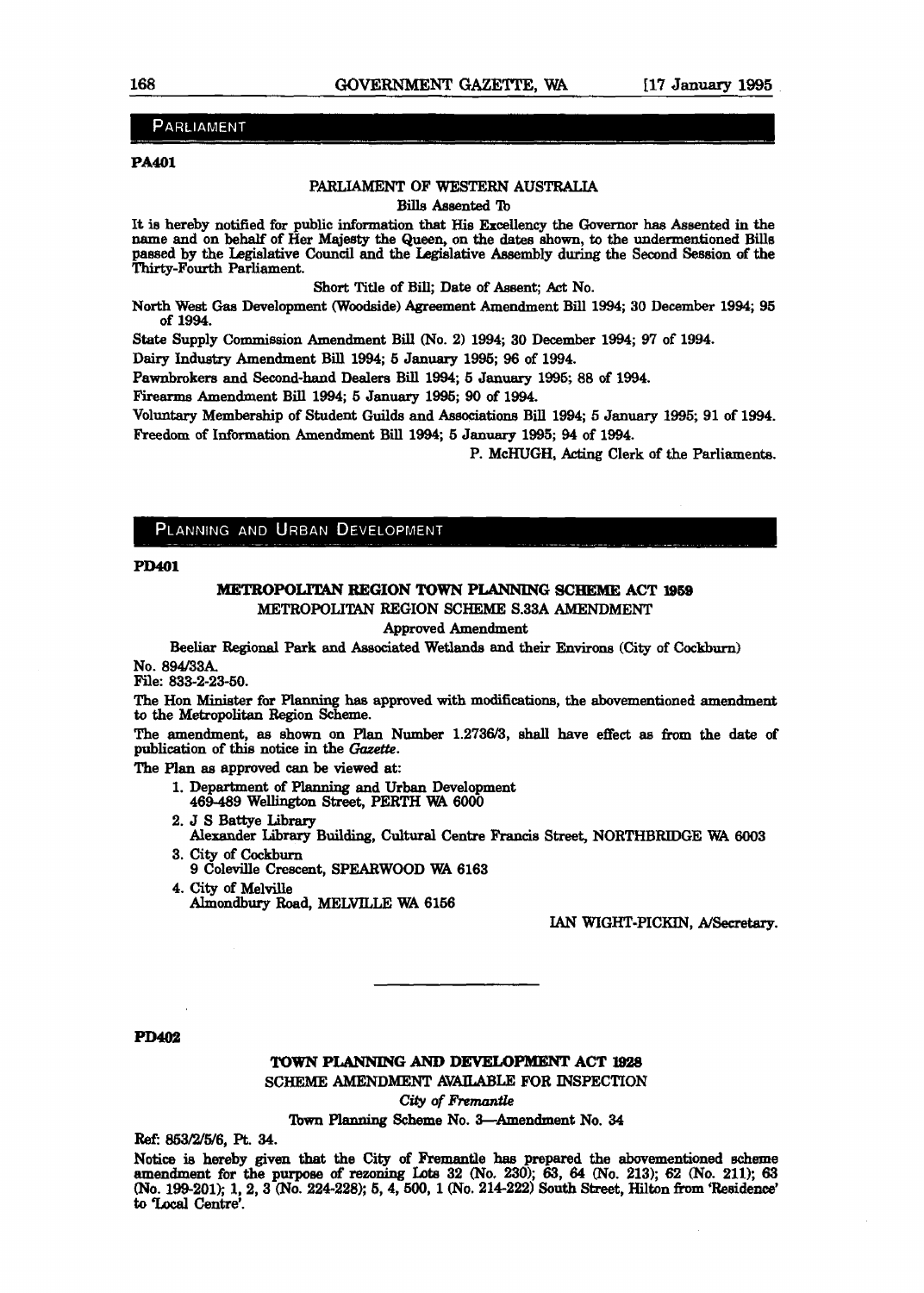Plans and documents setting out and explaining the scheme amendment have been deposited at Council Offices, William Street, Fremantle and at the State Planning Commission/Department of **Planning and** Urban Development, Albert Facey House, **469489** Wellington Street, Perth, **and** will be available for inspection during office hours up to and including 28 February **1995.** 

Submissions on the scheme amendment should be made in writing on Form No. 4 and lodged with the undersigned on or before 28 February 1995.

This amendment is available for inspection in order to provide an opportunity for public comment and it **should** not be construed that **fiaal** approval will be **granted.** 

P. de VILLIERS, **Town** Clerk.

**PD403** 

#### **TOWN PLANNING AND DEVELOPMENT** ACT **1928**

#### SCHEME **AMENDMENT AVAILABLE** FOR INSPECTION

#### *Shire of Albany*

#### Town **Planning** Scheme No. 3-Amendment No. **121**

**R&** 853/5/4/5, Pt. **121.** 

Notice is hereby given that the Shire of Albany has prepared the abovementioned scheme amendment for the purpose of rezoning Lot **5866** and Part Plantagenet Location **1569 Gull Rock**  Road from the "Rural" zone to the "Special Rural" zone.

Plans and documents setting out and explaining the scheme amendment have been deposited at Council Offices, Mercer Road, Albany and at the State Planning Commission/Department of Planning and Urban Development, Albert Facey House, 469-489 Wellington Street, Perth, and will be available for inspection during office houra up to and including 28 February **1995.** 

Submiseione on the scheme amendment should be made in writing on Form No. **4 and** lodged **with**  the undersigned on or before **28** February **1995.** 

**This** amendment is available for inspection in order to provide an opportunity for public comment and it should not be construed that final approval will be granted.

W. F. **SCHEGGIA,** Shire Clerk.

**PD404** 

#### TOWN **PLANNJNG AND DEVELOPMENT ACT l928**

#### **SCHEME AMENDMENT AVAILABLE** FOR INSPECTION

#### Shire **of** *Kalamundu*

District Planning Scheme No. 2-Amendment No. 134

**R& 853/2/24/16, Pt. 134.** 

Notice is hereby given that the **Shire** of **Kalamunda has** prepared the abovementioned echeme amendment for the purpose of amending Appendix Mchedule **of** Additional Uses **in the** Scheme **W to** allow **the** construction of a second residence on ZIot **501 (306) Pick- Brook** Road, Pickering **Brook.** 

Plans and documents setting out and explaining the scheme amendment have been deposited at Council Offices, 2 Railway Road, Kalamunda and at the State Planning Commission/Department **of** Flaming **and Urban** Development, Albert Facey House, **469-489 Wellington** Street, **P&** and will be available for inspection during office hours up to and including 28 February 1995.

**Submission~ on** the **scheme amendment** should be made in writing **on Form** No. 4 **and** lodged with **the** undersigned on or before 28 February 1995.

**Thie** amendment **ia available** for inspection in order to provide **an** opportunity for public comment and it should not be construed that final approval will be granted.

D. E. VAUGHAN, Shire Clerk.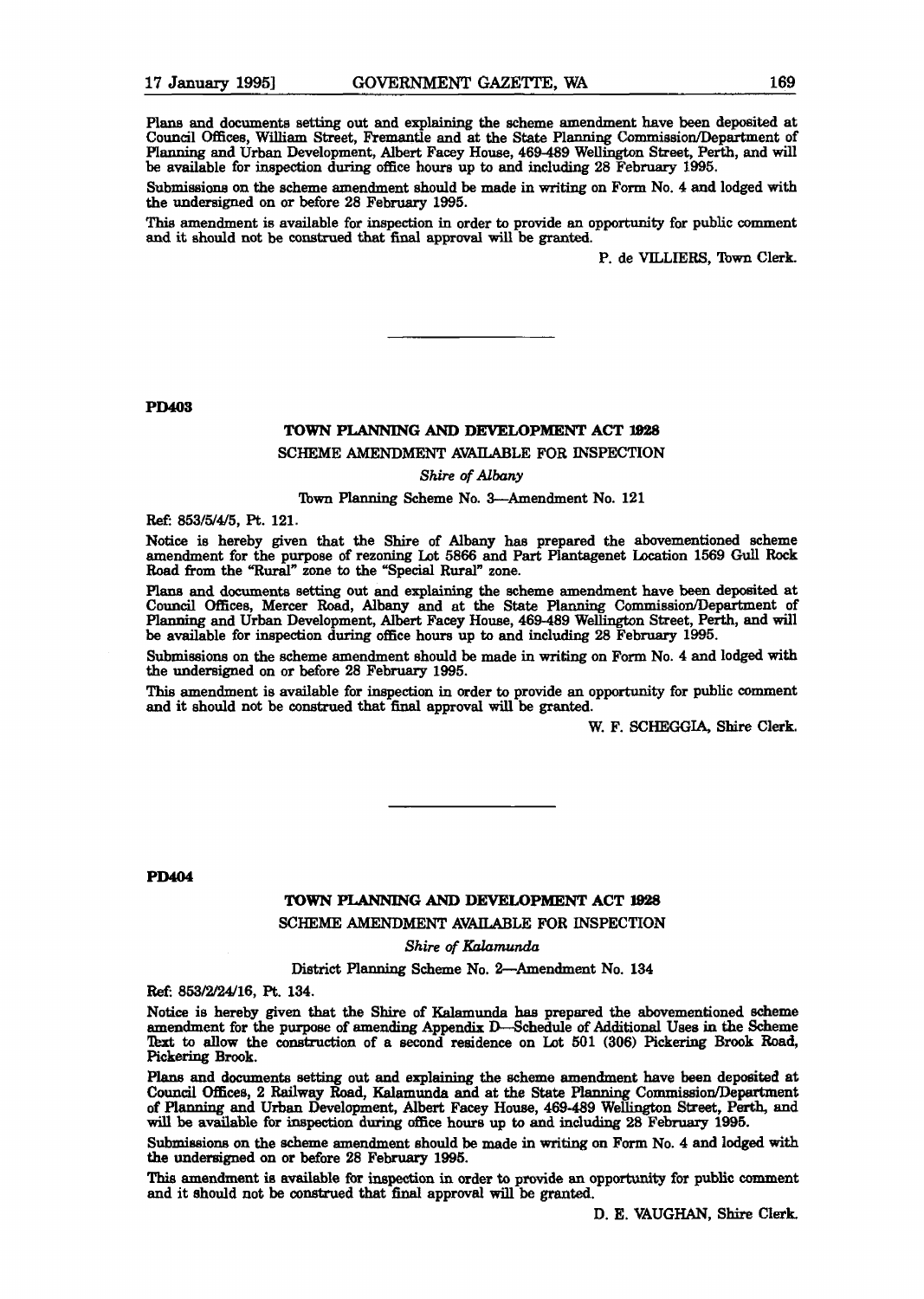#### **PD405**

## **TOWN PLANNING AND DEVELOPMENT ACT 1928**

SCHEME AMENDMENT AVAILABLE FOR INSPECTION

Shire **of** *Murmy* 

#### Town Planning Scheme No. 4-Amendment No. 58

**Ref:** 863/6/16/7, **R.** 68.

Notice is hereby given that the Shire of Mutray **has** prepared the abovementioned scheme amendment for the purpose of:

- 1. introducing into Town *manniag* Scheme No. 4, Special Residential **zoning** provisions.
- 2. rezoning a portion of part Lot 3 Plan 6698 Old Mandurah Road, Piqjarra, **from** "Rural Zone" to **"Special** Residential Zone" and "Public Recreation/Consemation Reserven, **as** depicted on the Scheme Amendment Map.

Plans and documents setting out and explaining the scheme amendment have been deposited at **Council** Offices, **Piqjarra** Road, Piqlarra and at the **State** Planning Commission/Department of Planning and Urban Development, **Albert** Facey **House,** 469-489 Wellington Street, Perth, and will be available for inspection during office hours up to and including 28 February 1995.

Submissions on the scheme amendment should be made in **writing** on Form No. 4 and lodged with the undersigned on or before 28 February 1996.

**This** amendment is available for inspection in order to provide an opportunity for public **comment**  and it should not be construed that final approval will be granted.

D. **k** McCLEMENTS, Shire Clerk.

#### **PD406**

#### **TOWN PLANNING AND DEVELOPMENT ACT 1928**

SCHEME **AMENDMENT** AVAILABLE FOR INSPECTION

**Shire of** Swan

Town Planning Scheme No. 9-Amendment No. 233

Ref: 853/2/21/10, Pt. 233.

**Notice** is hereby given that the Shire of Swan **has** prepared the abovementioned scheme amendment for the purpose of rezoning part of Lot 4 and Pt 17 of Swan Location 15 Ashby Terrace, Viveash, from "General Rural" to "Residential Development".

Plane and documents **setting** out and explaining the scheme amendment have been deposited at Council OBtices, Corner Great Northern Highway and Biahop Road, Middle Swan and at the **State Planning** Commission/Department of **Planning** and Urban Development, **Albert** Facey **House, 469-489** Wellington Street, Perth, and will be available for inspection during **office** hours up to and including 28 February **1995.** 

Subrniesions on the scheme amendment should be made in writing on Form No. 4 and lodged **with the** undersigned on or before 28 February **1995.** 

This amendment is available for inspection in order to provide an opportunity for public comment and it should not be construed that **final** approval will be **granted.** 

E. **W.** LUMSDEN, Shire Clerk.

#### **PD407**

**TOWN PLANNING AND DEVELOPMENT ACT 1928 SCHEME AMENDMENT** AVAILABLE FOR INSPECTION

*lbwn* of *Bassendean* 

Town **F'lanninp Scheme** No. 3-Amendment No. **50** 

**Ref: 853/2/13/3,** Pt. **60.** 

Notice **is** hereby given that **the 'Ibm** of Bamendean **has** prepared the abovementioned scheme amendment for the purpose **af** rezoning the five metre strip of land on bt 13 **Hardy Road** from "Recreation" to "Residential R25" as indicated on the (Amendment) Map.

**F'lans** and documents **setting** out and **explaining** the scheme amendment **have** been deposited at of Planning and Urban Development, Albert Facey House, 469-489 Wellington Street, Perth, and will be available for inspection during office hours up to and including 20 March 1995.

Submissions on the **echeme** amendment should be made in **writing** on Form No. 4 and lodged with **the** mdersigned on or before **20 March** 1996.

This amendment is available for inspection in order to provide an opportunity for public comment **and** it should not be construed that final approval will be granted.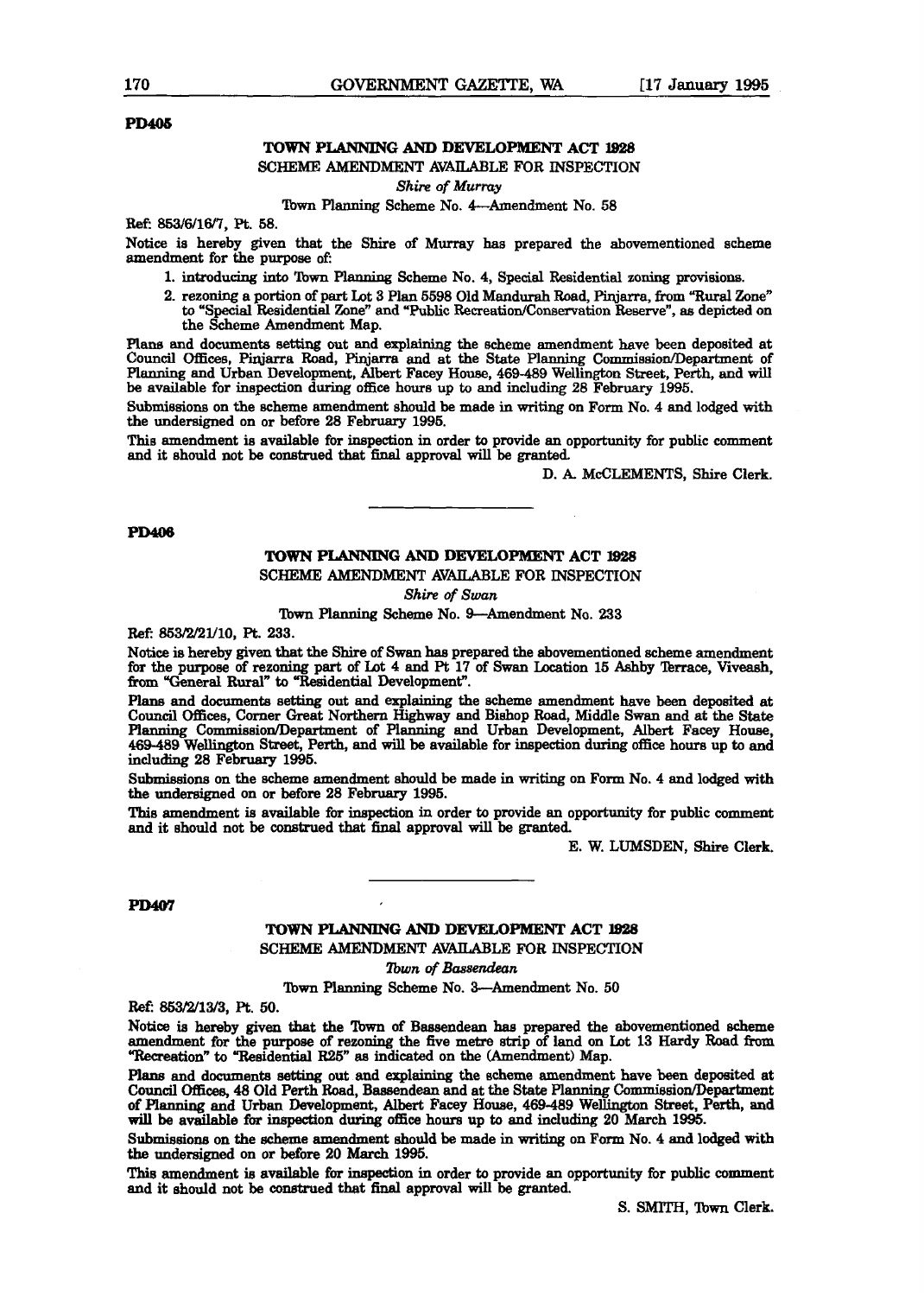#### **PD408**

#### **TOWN PLANNING AND DEVELOPMENT ACT 1928**

#### SCHEME AMENDMENT AVAILABLE FOR INSPECTION

*Ilbwn* **of** *Bassendean* 

#### Town Planning Scheme No. 4A-Amendment No. 15

**R&** 853/2/13/4, Pt. 15.

Notice **is** hereby given that the **'Ibm** of Baeeendean **hae** prepared the abovementioned scheme amendment for the purpose of rezoning the five metre strip of land on Lot 13 Hardy Road from "New **Roade** and Footways\* to "Area C" **ae** indicated on the (Amendment) **Map.** 

Plans and documents setting out and explaining the scheme amendment have been deposited at Council Offices, 48 Old Perth Road, Bassendem and at **the Slate** *manning* CommiseioalDepmtment of Planning and Urban Development, **Albert Facey** House, **469-489** W-n bt, Perth, and will be available for inspection during office hours up to and including 20 March 1995.

Submlssiona on the scheme amendment should be made in **writing** on Form No. 4 and lodged with the undersigned on or before 20 March 1995.

**This** amendment **ie** available for inspection in order to provide an opportuniq for public **comment**  and it should not be construed that final approval will be granted.

**S. SMITH, 'Ibwn clerk.** 

#### **PUBLIC NOTICES**

#### **7.7.201**

#### **TRUSTEES ACT l862**

John Roland Wood late of 18 Churchill Avenue, Cheltenham in the State of Victoria deceased.

**Creditors** and **other** persons **having claims (to** which aection 63 of the 'huabxs **Act** 1962 **WA relate91**  in respect of the estate of the **deceaeed** who died on 31 August 1994 are required by the **Ekecutrix**  to send **particulars** of their dnimn to **her** care of S. J. Murphy & CO, **Solicitore,** Unit 2, **11 Gloasop**  Street, Wangara WA **6066** by the 15th day of February 1996, **after** which date the **Executrix** may convey **or** diatribute the assets **having** regard to the **claim** of which she then **has** notice.

**S. J. MURPHY & CO. as Solicitors for the Executrix.** 

#### **ZZ301**

#### **INQUWY AGENTS LICENSING ACT 1864**

APPLICA!l'ION **FOR** LICENSE IN **THE FIRST INSTANCE** 

To the Court of Petty Sessions at Joondalup.

I John Frederick **Cecil** Halliday of 6 Barunga Way, Craigie W.A. **6026.** Phone: 307 6966, Occupation: **Lase** Prevention **Officer having** attained **the** age **of** twenq-one **yeara,** hereby apply **on** my own **behalf for** a licenee **under** the abovementioned Act. **The** principal place of buainess will be at 6 **Bamnga**  Way, Craigie.

Dated the 9th day of **January** 1995.

**J. HALLIDAY, Signature of Applicant.** 

#### **APPOINTMENT OF HEARING**

**I hereby** appoint **the** 13th day **of February** 1995 **at 10 o'clock in the** forenoon **aa** the **time far the**  hearing of the foregoing application at the Court of Petty Sessions at Joondalup. Dated the 9th day of January 1995.

**RITA RUGGERIO, Clerk of Petty Sessions.** 

**Objection** to the **Granting** of **the** appliattion my be **served** on tbe a **plicant and the Clerk** of **Petty**  Sessions at any time prior to seven days before the date appointed for the hearing.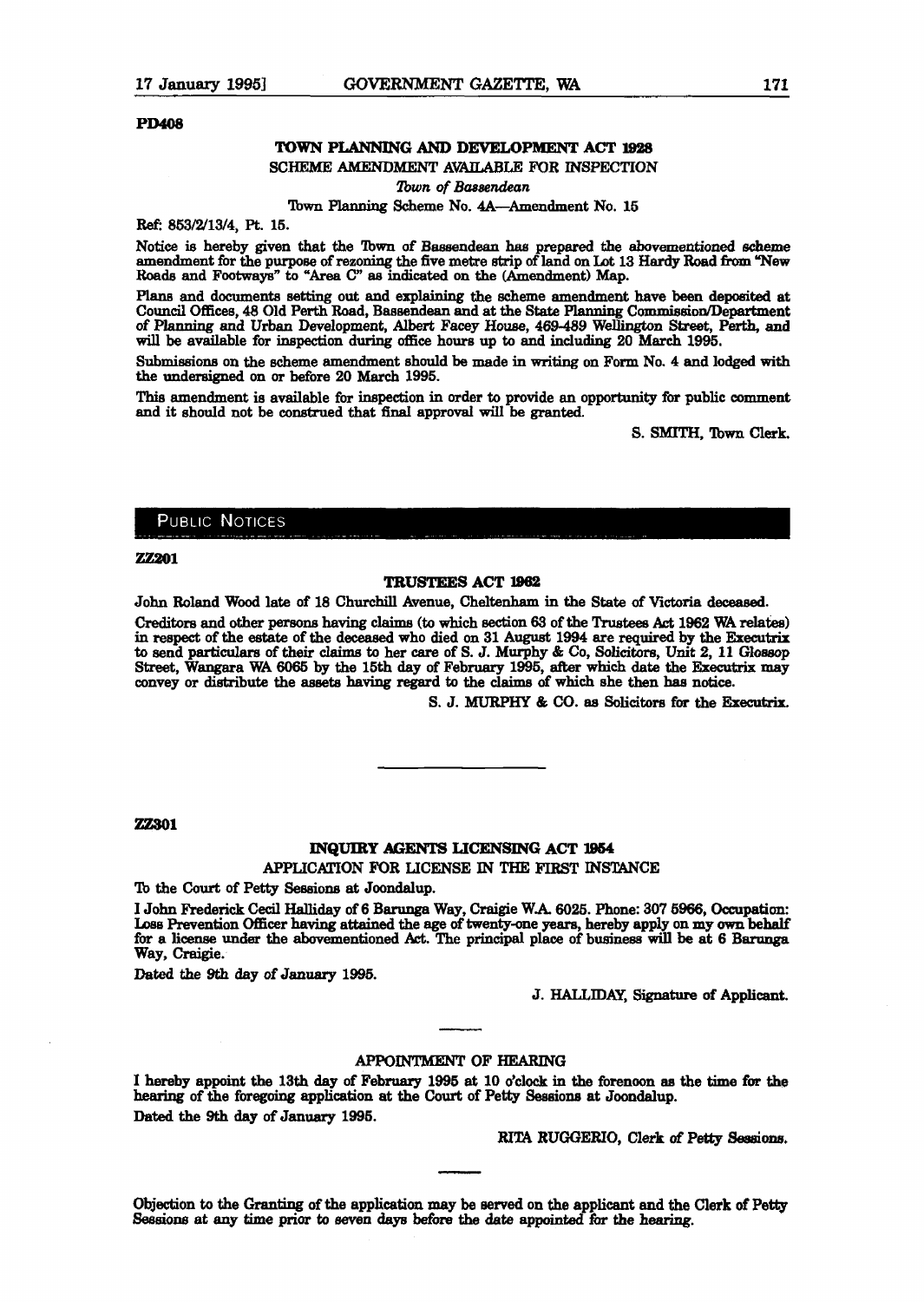**ZZ401** 

#### **UNCLAlMED MONIES** ACT

Unclaimed Monies 1987 Payable 1996

#### Gazette Year; Employee Name; Last known address; Cheque No.; Date issued; \$ amount.

1995; Burns, P. W.; 87 Athol Street, Cooke Point; --; 260288; \$21.60.

1995; Gibson, N.; Braemore Stn, Leonora; 447726; 100887; \$72.76.

1996; Gibson, N.; Braemore Stn, Leonora; 447<br>1995; Jowett, D. P.; NFA; 747681; --; \$10.36.

1996; **Maeon,** D.; 36 Townsend Street, **Armadale** 6112; -; 231087; \$19.61.

1995; Mason, D.; 36 Townsend Street, Armadale 6112; --; 231087; \$19.<br>1995; Radulescu, G. S.; PO Box 130 Newman 6753; --; 030288; \$90.00.

1996; **Reckem,** H. A.; **NFA;** 265789; 05119'l; \$20.49.

1996, **Ryan,** J.; **NFA;** 442526; 271187; \$652.00,

1995, Stanford, L. B.; **NFA;** 270998; 131087; \$558.41.

1995; Sutherland, C. K.; Lot 1 Soldiers Road, Cardup 6201; -; 290188; \$74.46.

 $\mathcal{L}^{\mathcal{L}}(\mathcal{L}^{\mathcal{L}})$  . The  $\mathcal{L}^{\mathcal{L}}$ 

1996 Total \$1 419.69.

ZZ402

#### **COMPANIES** ACT **1843**

**Form** No. 39

Notice of Change in Situation of Registered OEce andlor of the **Days** and Hours **Such Office** is Accessible to the Public

Pursuant to Section 99 (4)

(Supermarket **Transport** Co-operative Limited)

**Notice** is hereby given that

- (1) the registered office of Supermarket Transport Co-Operative Limited was on the 15th day of December 1994, changed to and is now situated at 79 Lindsay Street Perth Western Australia 6000.
- **(2) the dam** and hours during which the registered office **d Supermarket** Tranepd CO-Operative Limited **ie** acceesible to the public are **as fimn** the 15th day of December 1994 **aa** follows:-

9.00 am to 5.00 pm.

Dated this 9th **day** of **Januarg** 1995.

M. BRYCE, Secretary.

## **CLAIMS FOR MISSING ISSUES**

#### **(SUBSCRIPTION ITEMS)**

For a claim to be recognised as valid, written notification **must** be lodged at **Law**  Publisher, State Print within 28 days of publication of the missing item. Claims lodged after this date will attract payment in full.

#### **WESTERN AUSTRALIA**

## **THE CRIMINAL CODE**

**(Reprinted as at 17 December 1993)** 

**\*Price: \$31.60 Counter Sales Plus Postage on 880 grams** 

I \* **Prices subject to change on addition of amendments.**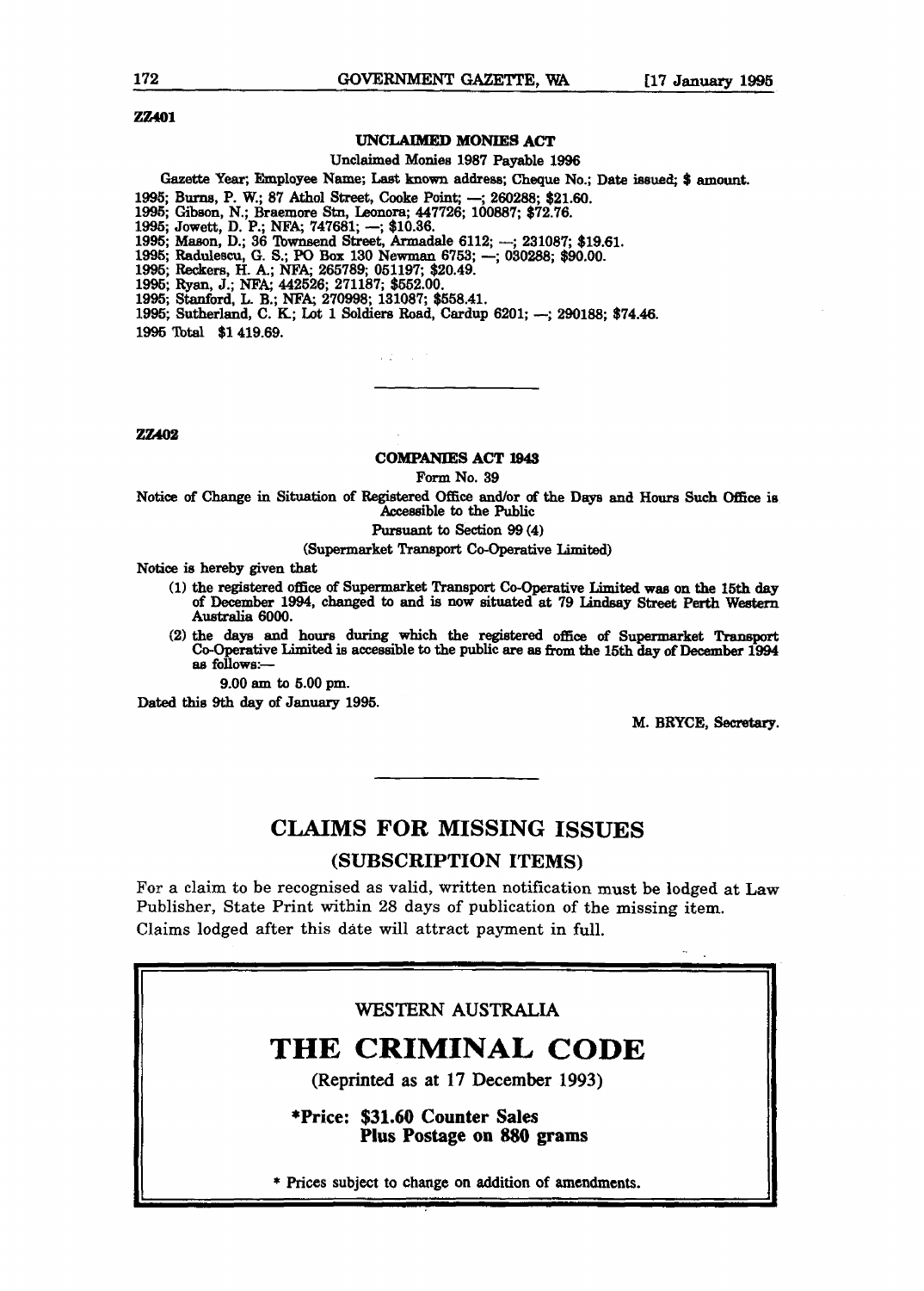# **NEW TELEPHONE NUMBERS!**

## State Law Publisher Bookshop 8 15 Hay Street, Perth

Telephone numbers for the State Law Publisher's City Outlet are:

> 321 8422 321 8328 Facsimile: 321 2192



22 Station St, Wembley Telephone: 383 8854,383 8855 Facsimile: 383 8888

# **NOW AVAILABLE** ! !

## Order your Bound Volumes of Government Gazette 1995

An attractively presented set of 4 Bound Volumes of Government Gazette

For Government Departments and private firms who presently arrange binding for their copies of Government Gazettes, the State Print is **now** offering a subscription covering 4 Quarterly Volumes at a cost **of**  \$sos.oo.

The Gazettes will be **bwnd** in black cloth **with** gold foil lettering **on the** spine and pemnaltsed by **the** addition of **the** client's name in **gold**  lettering **on** the front cover.

#### **PLEASE NOTE**

**On d-ie** rare **occasion where exna gazettes are** published in one **quarter,**  a fifth **volume** may be required. in **this** instance an invoice will **be**  issued to recoup the binding costs only of \$105.00 over and above the subscription.

> For further information please conracr: State Law Publisher, State Print Telephone: 383 8851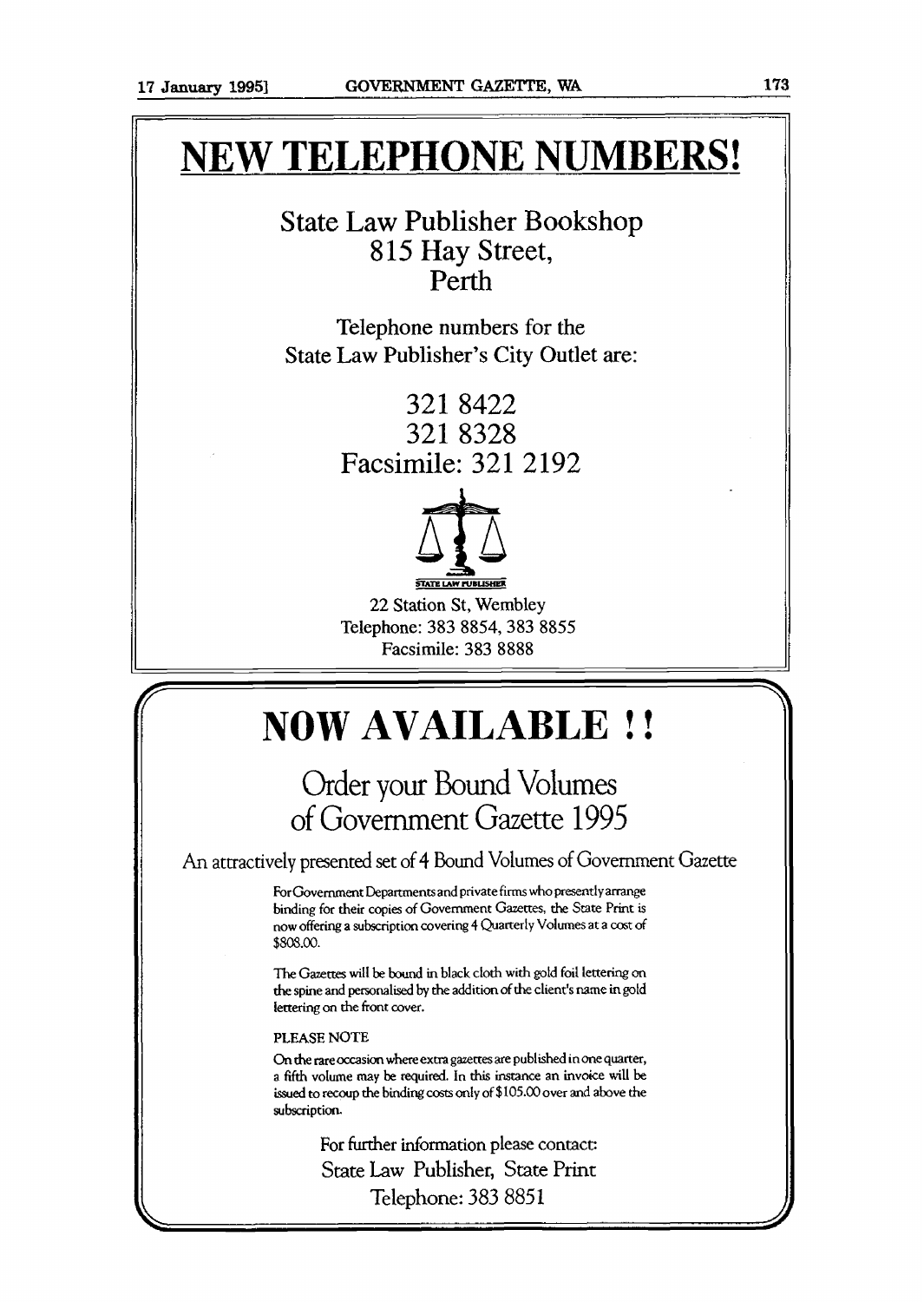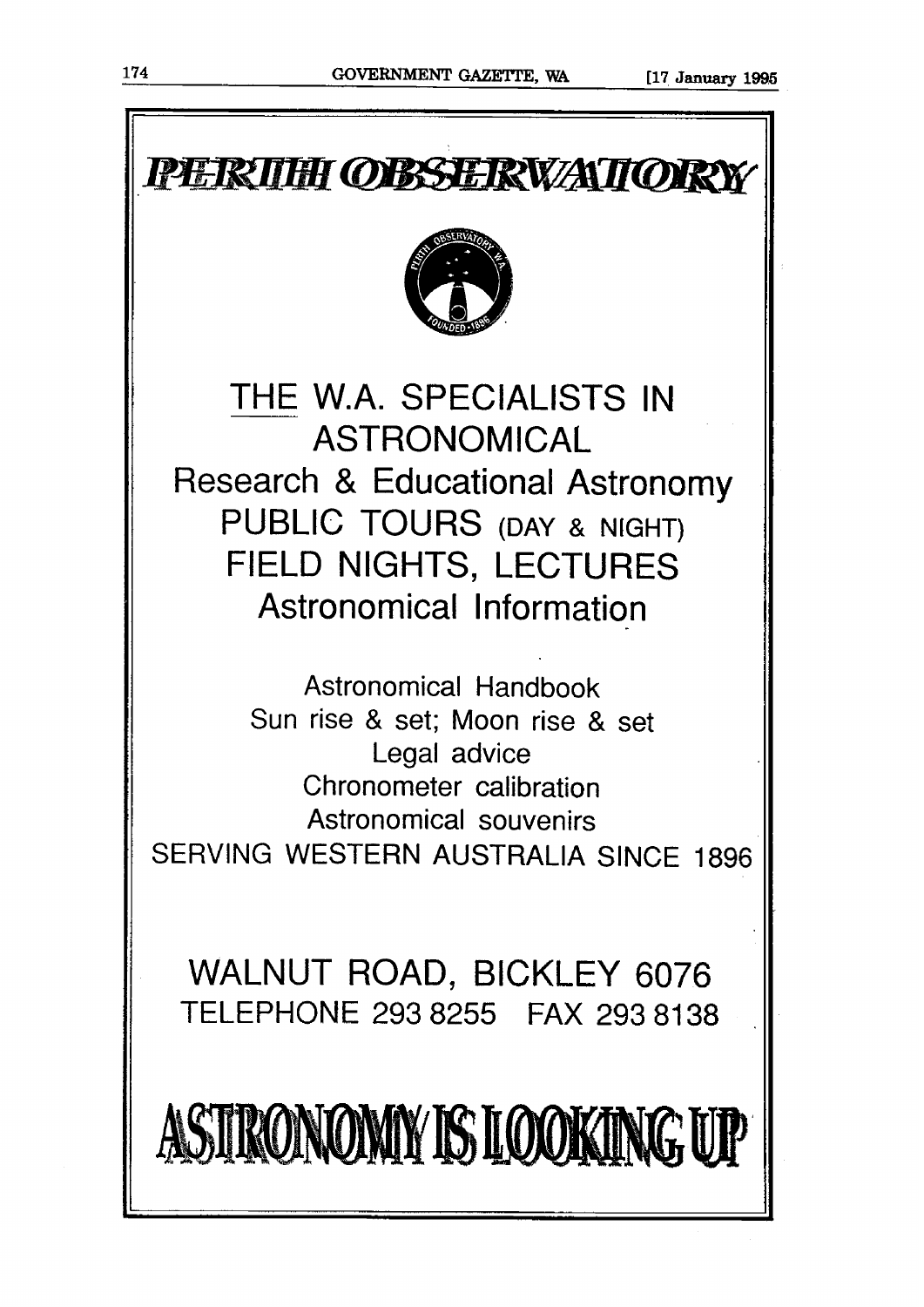**Reprinted under the Reprints Act 1984 as at 30 January 1992 WESTERN AUSTRALIA** 

**WILDLIFE CONSERVATION REGULATIONS 1970 Including any amendments published since** 

**\*Prices:-** 

**Counter Sales-\$5.00** 

**Mailed plus postage on 107 grams** 

**F** \* **Prices subject to change on addition of amendments.** 

## **NOW AVAILABLE!!**

#### **3%" DISK IN ASCII FORMAT**

## **FREEDOM OF INFORMATION ACT 1992**

**\*PRICE \$38.00 PLUS POSTAGE** 

**ELECTRONIC VERSIONS OF LEGISLATION ARE SUBJECT TO COPYRIGHT** 

\* **Prices subject to change on addition of amendments.** 

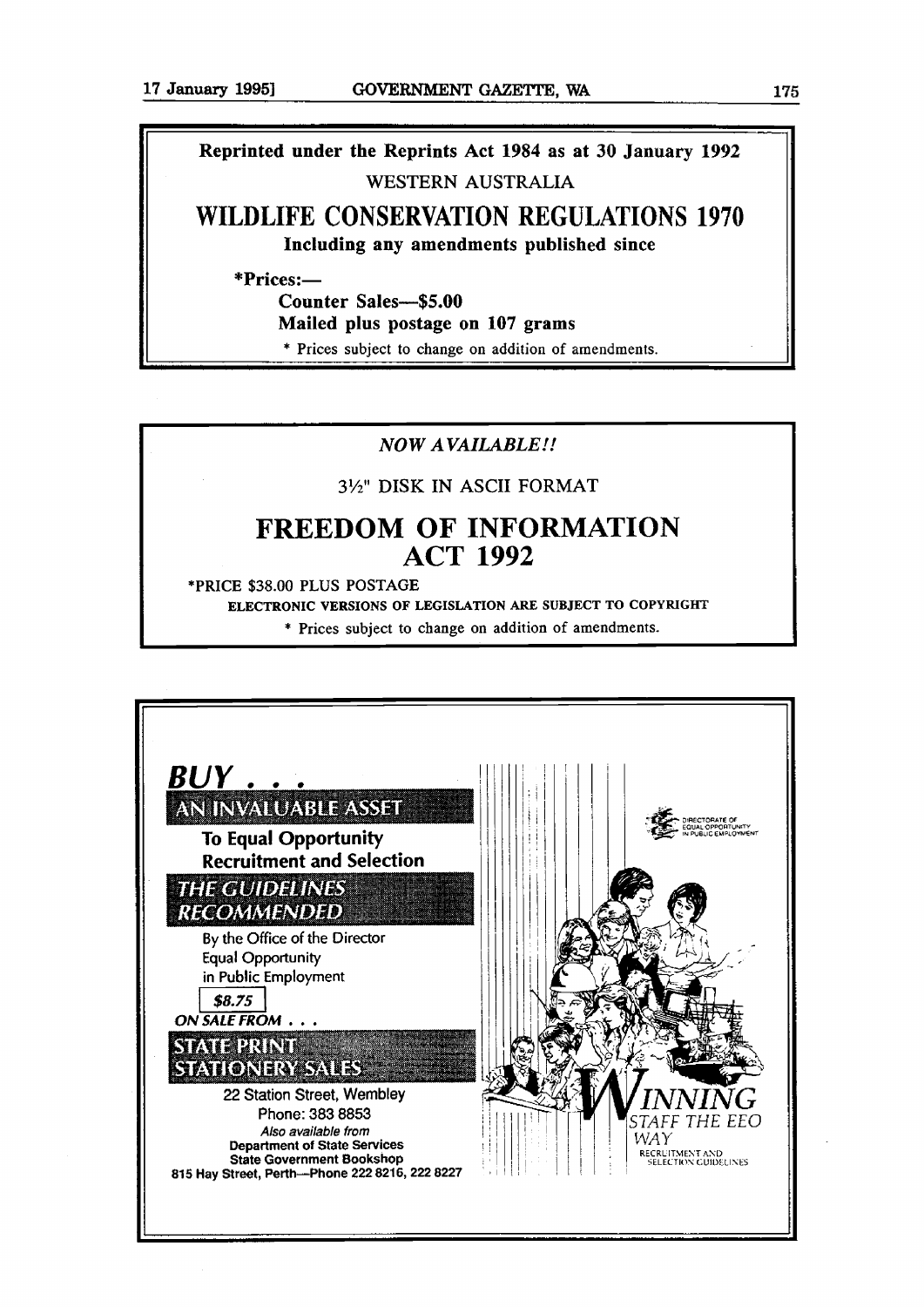# **Now** we *offer* you *a Total Mail* **Service**

The Total Mail concept is designed to relieve you of your daily mail handling obligations and will allow you to utilise your records staff more effectively.

## **Other Mail West services include**

## **PREMIUM POST**

This service guarantees next day delivery of your standard mail and return you a minimum 10 per cent saving.

**NON-STD MAIL** 

Large letters, packets and parcels. All your mailing needs can now be processed by Mail West and return you a minimum 10 per cent saving.

## **INTERNATIONAL AIR MAIL**

A super fast Air Mail Express service to all overseas destinations with a guaranteed 20 per cent discount to you.

## **Free** *Mail* **West services**

**BAG PACK** 

Our fleet of Mail West vehicles picks up and delivers your Inter-Departmental and country centre mail three times daily in the city area.

- **COUNTRY TRANSIT SERVICE**  Overnight delivery to 100 country centres throughout Western Australia
- **NORTH WEST EXPRESS**

Air Mail service to 11 North West centres. Guaranteed early morning delivery of your mail to and from these centres

- **REGISTERED VALUE MAIL**  For those urgent items which need receipt of delivery.
- **AUSDOC**

Yes, we are a member of AUSDOC. So are most financial institutions and legal firms which you deal with.

We welcome your inquiries regarding these, or any other mail services you may require. Why not call us on 325 5703 or pay us a visit at our new premises at 31 l Hay Street East (opposite the Perth Mint).



Do *you require a wrapping, folding or enveloping service for your bulk* mailings?

*Contact Mail West* for *access to this cost* effective *service.* "A UNIT OF THE DEPARTMENT OF STATE SERVICES"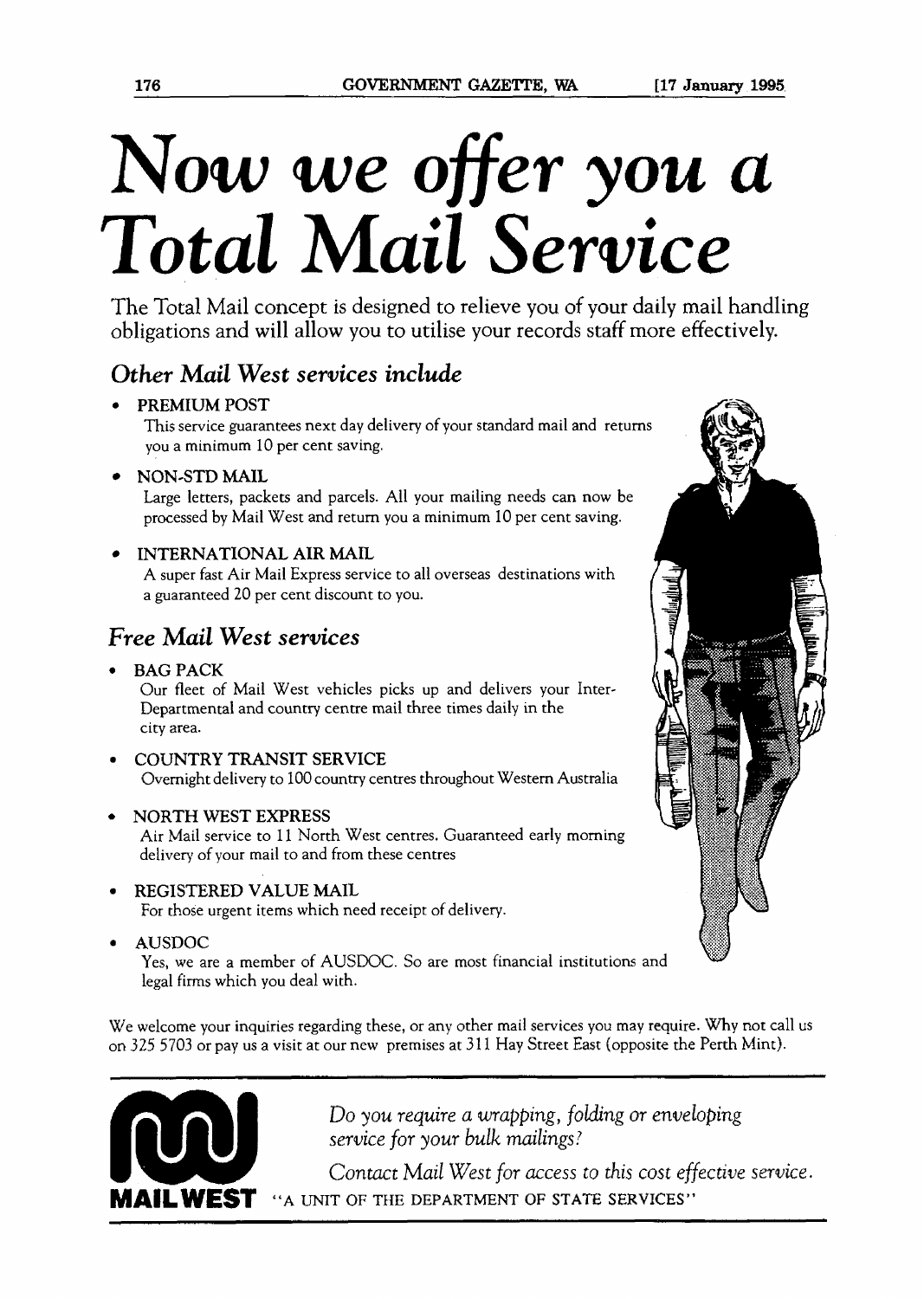## WESTERN **AUSTRALIA RETIREMENT VILLAGES ACT 1992**  Price: \$12.00 Counter Sales Plus Postage on 260 grams

**RETIREMENT VILLAGES CODE REGULATION 1992**  \*Price: \$3.60 Counter Sales Plus Postage on 25 grams

\* **Prices subject to** change on **addition of** amendments.

## **TRADING HOURS**

## **STATE LAW PUBLISHER**

## STATE PRINT

## HEAD OFFICE

STATE LAW PUBLISHER 22 STATION STREET, WEMBLEY 6014

> Phone 383 8854 or 383 **8855**  Fax: 383 8888

8.00 a.m. to 5.00 p.m. (Mon. to Fri. except Public Holidays)

## CITY LOCATION

815 Hay Street, Perth (cnr King Street) Ground Floor Supply House

Phone: 222 8216 or 222 8227

8.30 a.m. to 5.00 pm. (Mon. to Fri. except Public Holidays)

**A** UNIT OF THE **DEPARTMENT** OF STATE **SERVICES**